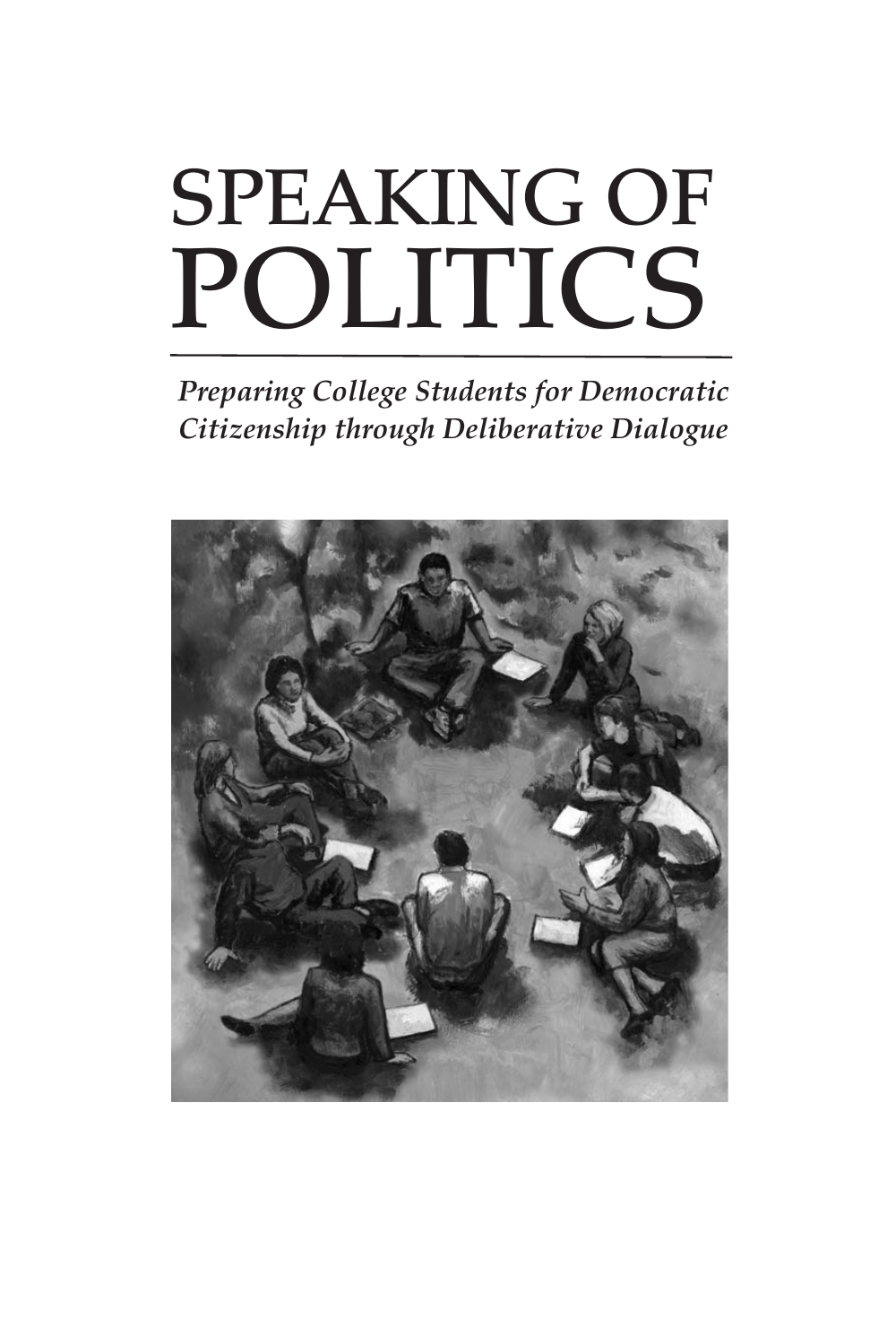#### © 2007 by the Kettering Foundation

#### ALL RIGHTS RESERVED

*Speaking of Politics: Preparing College Students for Democratic Citizenship through Deliberative Dialogue* is published by Kettering Foundation Press. The interpretations and conclusions contained in this book represent the views of the authors. They do not necessarily reflect the views of the Charles F. Kettering Foundation, its trustees, or its officers.

For information about permission to reproduce selections from this book, write to:

> Permissions Kettering Foundation Press 200 Commons Road Dayton, Ohio 45459

This book is printed on acid-free paper.

First edition 2007

Manufactured in the United States of America

ISBN 978-0-923993-22-1

Library of Congress Control Number: 2007925891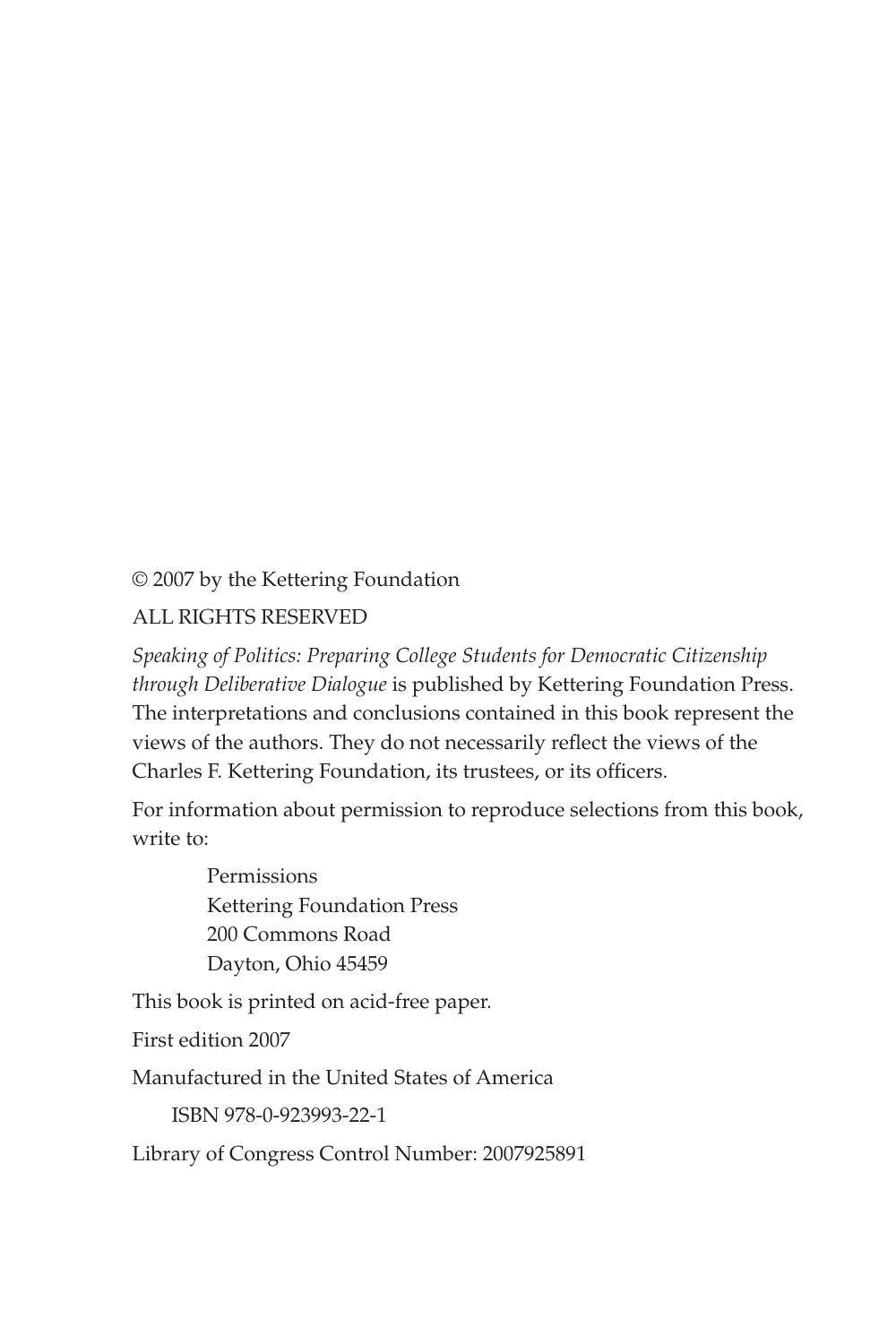### **Chapter One**

## Why College Students? Why Deliberation?

n the fall semester of 2001, we began a journey that would  $\prod$  n the fall semester of 2001, we began a journey that would<br>take us through four years of experimentation with deliberative democracy in a campus setting with 30 entering first-year students at our liberal arts university. We called the group "Democracy Fellows," and we worked with them in the classroom, on campus, and in the wider community as we explored together the joys, challenges, and just plain hard work that come with democratic processes. Only a few weeks into that first year, as we gathered for our morning seminar, two planes crashed into the World Trade Center towers in New York City and, no doubt, changed forever the context within which we would study young people and their civic engagement. While we were at a loss to explain what was happening on that fateful day, it did occur to us—and we shared the thought with our students—that the violence we were witnessing was almost invariably preceded by a breakdown in civil political discourse, the very enterprise these students were studying. A "war on terrorism" followed, as did the war in Iraq. During their senior year in 2004, as students ended their tenure as Democracy Fellows, a divisive presidential election occurred. The world does not stand still while researchers conduct their controlled studies. Such is the nature of social-science research.

This is the story of the four years we spent with the Democracy Fellows. In it we speak in several voices. We are the social-science researchers, attempting to measure the impact of deliberative interventions with a group of college students and to frame that research in the larger context of our disciplines of political science and communication. We are the teachers who sought to teach the students not only the theory and concepts of democracy, but also the democratic skills and sensibilities that would serve them as citizens in a democratic society. And finally, we are ourselves citizens of our university and larger communities who feel an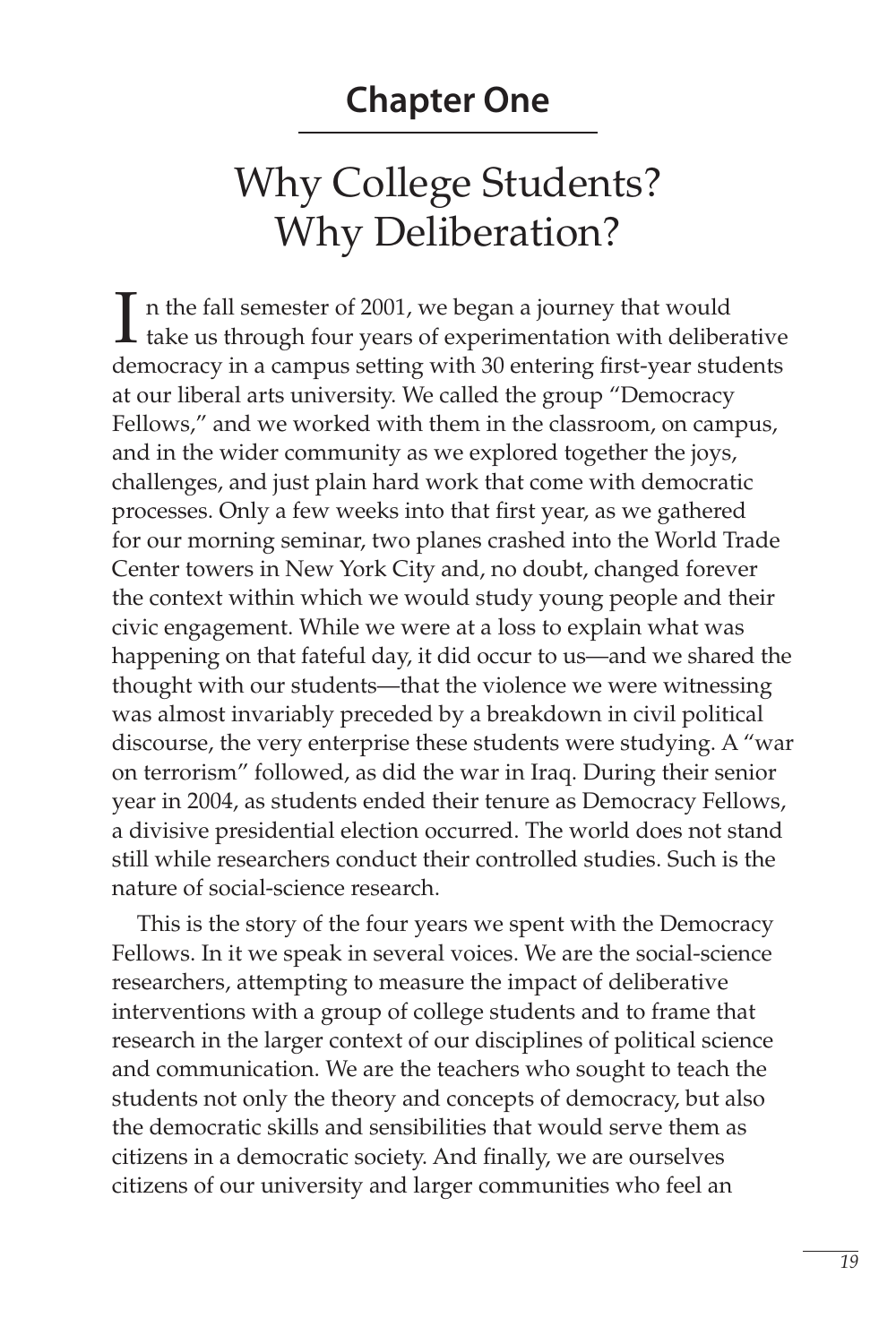obligation to engage with those communities through processes that are both democratic and respectful.

There are other voices speaking in this story as well. They are the Democracy Fellows, as well as other students who were not in the program. Throughout the four years, we captured their voices through individual interviews, focus groups, and writing assignments. To the extent possible, we have used these voices to help us tell this story. In the end, this is the story of how a group of students learned what we call in this work a set of "democratic sensibilities"—what one advocate of deliberative democracy calls "the discipline to keep an open mind, the willingness to stand in someone else's shoes, the capacity to change, and the ability to make decisions with others" (Mathews 1997, 16).

#### **Defining the Problem**

For several decades, scholars and practitioners have been concerned about the decline of political, and more broadly, civic engagement among U.S. citizens. Declining voter turnout, polls showing alienation from public life and cynicism about politics and politicians, and evidence of significant lack of knowledge of, and interest in, politics have all raised concerns in both the political science and communication disciplines about the health of American democracy (Arnett and Arneson 1999; Asen 2004; Hauser 1999; Ivie 1998; Mann and Patrick 2000; Putnam 2000; Sproule 2002). This disengagement appears to be especially high among young people. While voter turnout is low across all age groups, it is lowest for the youngest voting cohort. Even more important are the attitudes that lead to low levels of participation. In her analysis of young Americans, Carol Hays (1998, 45) concludes that *alienation*—a catchall term combining cynicism, distrust, lack of efficacy, and apathy—is "the most widespread characterization of this generation." While adults tend to feel anger toward politics, work in the 1990s showed that younger voters felt pessimistic and disconnected (The Harwood Group 1993; Johnson, Hays, and Hays 1998, 219). The 2000 Higher Education Research Institute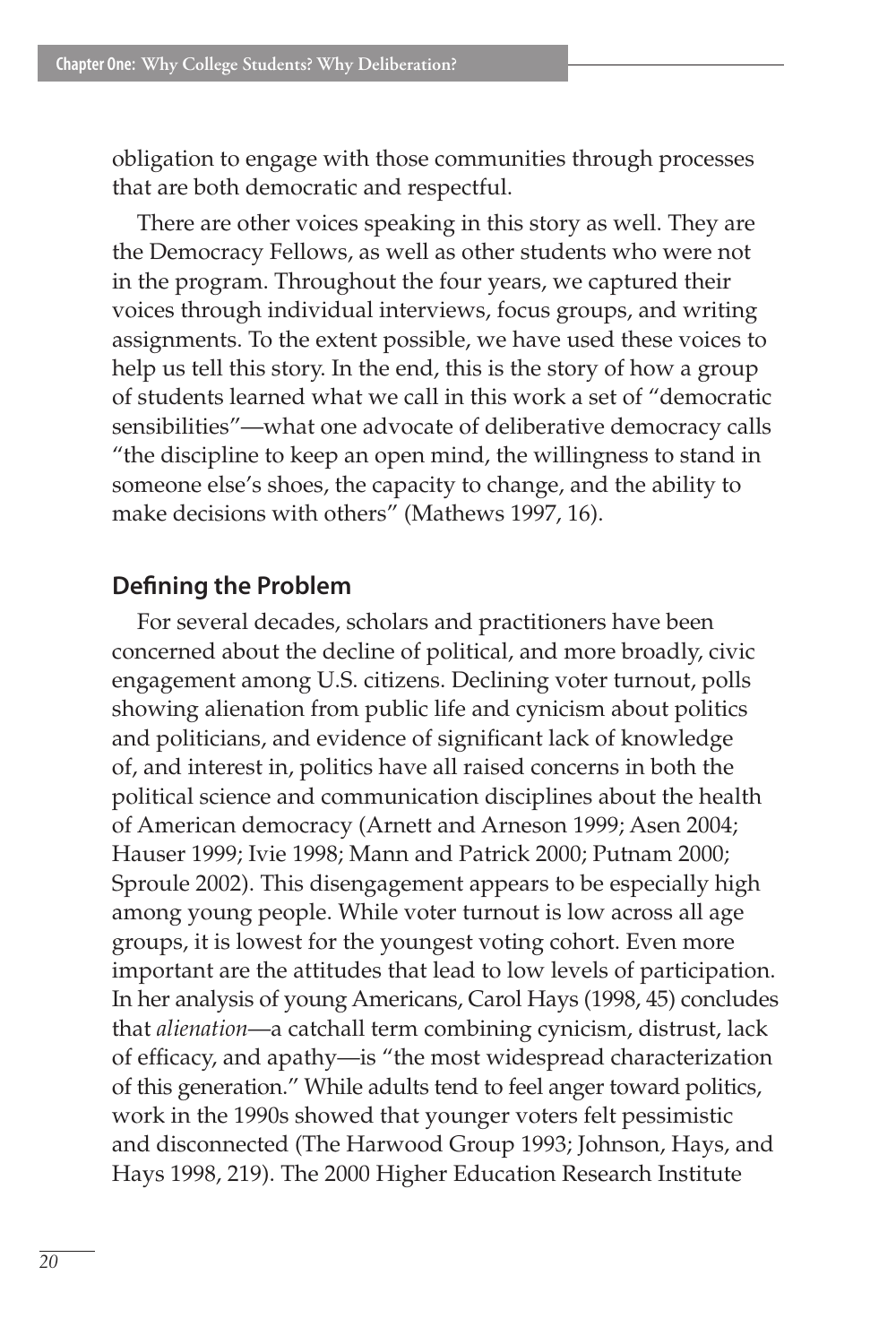(HERI) annual survey of college freshmen provided further confirmation of this trend, reporting that student interest in politics was at an all-time low for an election year (Sax, Astin, Korn, and Mahoney 2001). More recent data indicate a slight upswing, suggesting that perhaps this trend has bottomed out and a new generation of "millennial" students (Lowry and Strauss 2001) may be developing more interest in politics in the aftermath of September 11, 2001. Certainly, the presidential election of 2004 provided some evidence that more young people could be mobilized to participate in a critical election (HERI 2004b; Patterson 2004). However, even with this upward turn, interest in politics and political engagement is still half of what it was for young people when freshmen surveys began in the 1960s (Rooney 2003). Furthermore, the 2004 HERI survey showed that students who *are* engaged are mirroring the polarization found in the larger electorate (HERI 2004a), pointing to another set of issues about what *kind* of engagement democratic citizens employ. Robert Putnam (2000) also finds declining involvement in this youth cohort across a number of measures of civic engagement.

#### **Civic Renewal, Higher Education, and Deliberation**

In response to these troubling trends, those working in the area of civic renewal have pursued multiple ways of thinking about the problem and approaches to reengaging young people in political life. Two particular concerns in this movement inform this research. The first is the role that higher education can and should play in encouraging engaged citizenship. (See, for example, Colby, Ehrlich, Beaumont, and Stephens 2003; Englund 2002; Galston 2003; Gutmann 1987; Kettering Foundation 1992; London 2000; McDonnell, Timpane, and Benjamin 2000; Nie, Junn, and Stehlik-Barry 1996; Nussbaum 1997; Walker 2002.) Regardless of the course of action they advocate, many scholars agree with Woodruff Smith that, "for better or worse, American public higher education, the American public sphere, and American democracy rise and fall together" (2003, 69).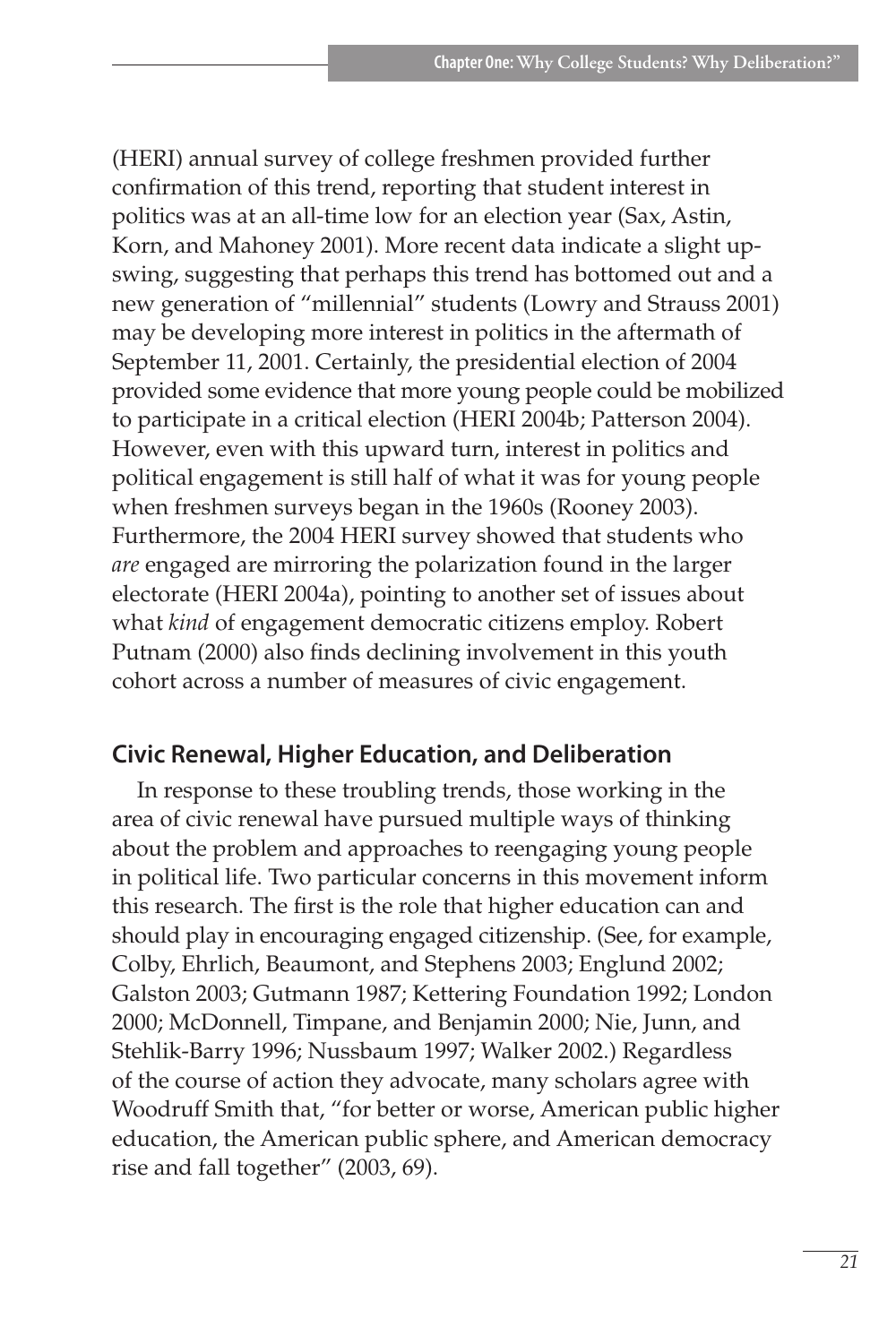The second concern motivating this work is an interest in the value of deliberation and the positive effects opportunities to deliberate about public issues can have on political attitudes and behavior (Button and Ryfe 2005; Delli Carpini, Cook, and Jacob 2004). Though the notion of deliberation is a contested one, when we speak of deliberation, we mean a particular kind of conversation in which participants weigh the costs and consequences of various choices against what they consider most valuable. (See Burkhalter, Gastil, and Kelshaw 2002, for a recent effort toward definitional and theoretical clarity.) Public deliberation allows people to discover what concerns them most, what they are and are not willing to do about a problem, and what trade-offs they are willing to accept. The goal is progress toward a shared sense of direction or purpose, not consensus or complete agreement on any solution. The deliberative model features talk that involves listening as well as speaking, considering the experiences and underlying values of others, and structuring the conversation in such a way as to afford equal status for all participants (Delli Carpini, Cook, and Jacobs 2004).

Most scholars who support public deliberation argue that it is essential to a more legitimate participatory democracy, and that, as McLeod, et al. (1999, 744) conclude: "It is only through this constant give-and-take relationship that citizens can develop a fuller understanding of their own position and the various positions held by others within the community." Gastil and Dillard (1999b) conclude that deliberative discussions foster a general sophistication in political judgment. Other scholars argue that deliberation improves the political climate by informing the population about current issues, promoting reasoning skills, and ultimately forcing citizens to defend their views in the face of opposition (Stokes 1998). Deliberation also emphasizes thinking in terms of the common good rather than solely in terms of the individual, and thus results in policy outcomes that benefit a wider range of the population (Gambetta 1998). John Rawls argues that deliberation is bound up with citizenship:

The ideal of citizenship imposes a moral, not a legal, duty —the duty of civility—to be able to explain to one another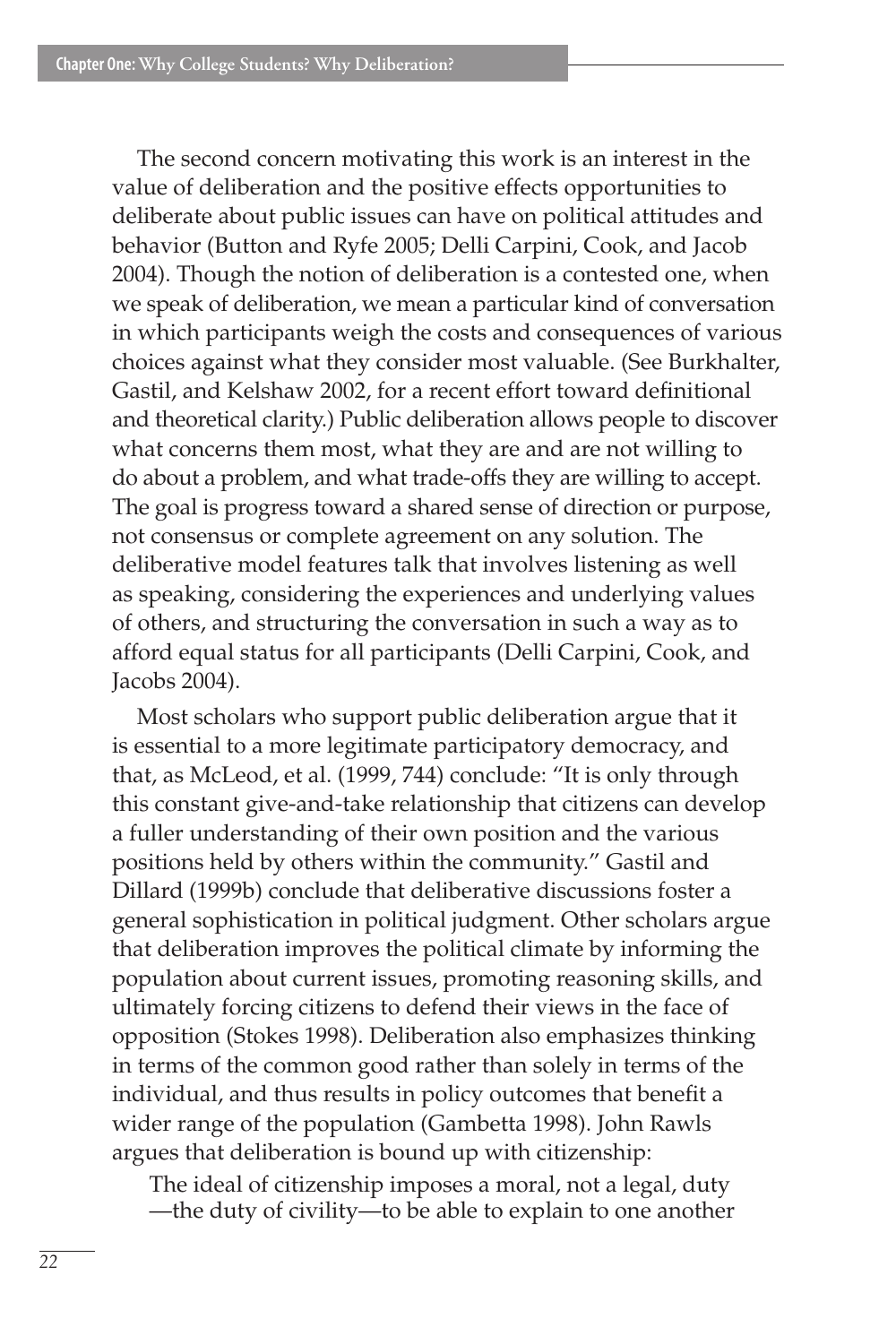on those fundamental questions how the principles and policies they advocate and vote for can be supported by the political values of public reason. This duty also involves a willingness to listen to others and a fairmindedness in deciding when accommodations to their views should reasonably be made (1993, 217).

Theorists of participatory democracy emphasize the educative function of participation and, for many of them, deliberation is one of the most important means by which this learning occurs. This view assumes that the very act of participation *teaches*, as citizens learn what it means to be part of a public (Barber 1984; Pateman 1970). While Gastil and Dillard stop short of claiming a direct correlation between deliberating in National Issues Forums  $(NIF)^8$  forums and political participation, they did find that NIF can bolster participants' political efficacy, refine their political judgments, broaden their political conversation networks, and reduce their conversational dominance (1999a, 179). Barbaras (2004, 699) found that deliberation can have the positive effect of encouraging citizens to "discard their inaccurate factual perceptions as well as rigidly held political views." Finally, Benjamin Barber argues that a strong (participatory) democracy that includes deliberative opportunities can "overcome the pessimism and cynicism" that many citizens feel (1984, 119).

Deliberation is not without its critics. The practice has the potential to force homogeneity on heterogeneous communities and can slow community response and adaptation to change. There is always the possibility that stronger, more eloquent, better informed community members will unfairly influence weaker participants and the increased likelihood that some discussants will perpetuate inaccurate information (Deetz 1999; Gambetta 1998; Janis 1989). When people are misled by a particularly eloquent speaker, Przeworski terms it *indoctrination* and argues that it can

 $8$  NIF is a nationwide network of civic and educational organizations whose common interest is to promote nonpartisan deliberation on public issues. See Melville, Willingham, and Dedrick (2005) for a comprehensive description of the function and impact of the NIF network.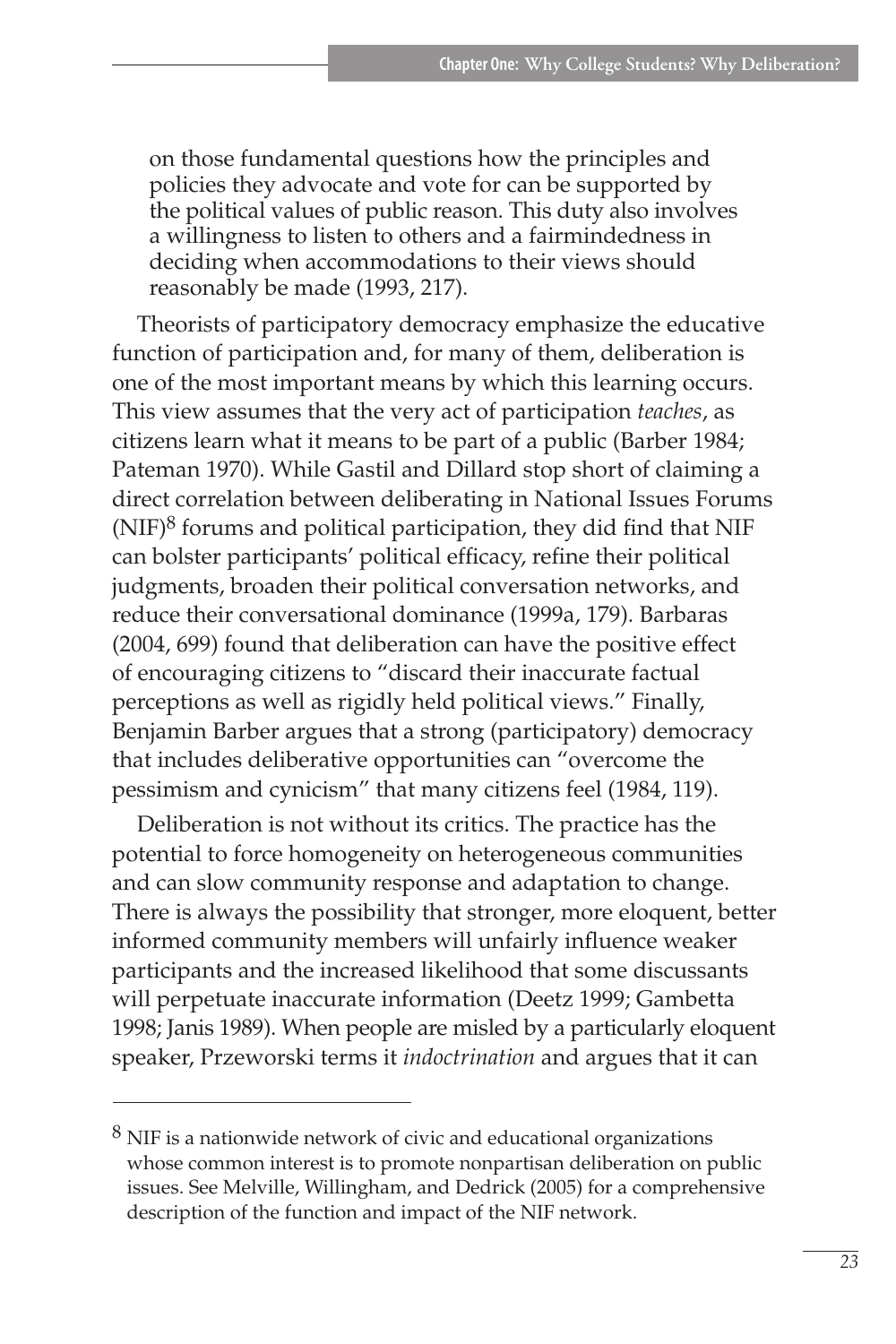lead people "to hold beliefs that are not in their best interest" (1998, 140-141). There is a possibility that citizens will resist the opportunity to deliberate (Hibbing and Theiss-Morse 2002) or that deliberation on extremely contentious issues will simply lead to no solution at all (Shapiro 1999, 28-38).

"Difference democrats" (see, for example, Mouffe 1999; Young 1997) have waged a particularly compelling attack on deliberation. Some scholars (Bell 1999, 70-87; Bohman 1996, 16; McLeod, et al. 1999; Sanders 1997; Schauer 1999, 22) argue that the pluralism of contemporary society precludes the possibility of equal representation and participation that is required by the "ideal speech situation" (Habermas 1984). More consonant with our national diversity, argues Mouffe (1999), is "agonistic pluralism" which recognizes our forms of exclusion instead of rationalizing or moralizing them and keeps alive the "democratic contestation." (See also Ivie 1998.) Young (1997) adds that the narrowness of acceptable communicative forms in deliberation inherently excludes those not well versed in those skills. The "force of the better argument" (Habermas 1984) should be supplemented, in Young's view, by communicative forms to which there is wider access, such as greeting, rhetoric (which she defines as emotion and figurative speech), and storytelling. (See also, Ryfe 2006.) When discussion becomes only a "gentleman's club" (Dryzek 2000, 57), dominated by a well-informed, articulate faction, the result may be that weaker members feel less capable (Stokes 1998, 124). Deliberation among diverse groups can also deteriorate into ordinary, polarizing debate, which reinforces the alienating effects of politics (Shapiro 1999). But a lack of diversity in the group can also have a negative impact on deliberation, minimizing the ability of participants to learn and to change as a result of their experience (Ryfe 2005).

In our research we have attempted to take into account both the benefits and the potential limitations of deliberation. Review of the research literature reminds us that "Habermas may be correct that deliberation is a natural human talent, but it is not easy to cultivate and maintain" (Ryfe 2005, 60). We ask whether the positive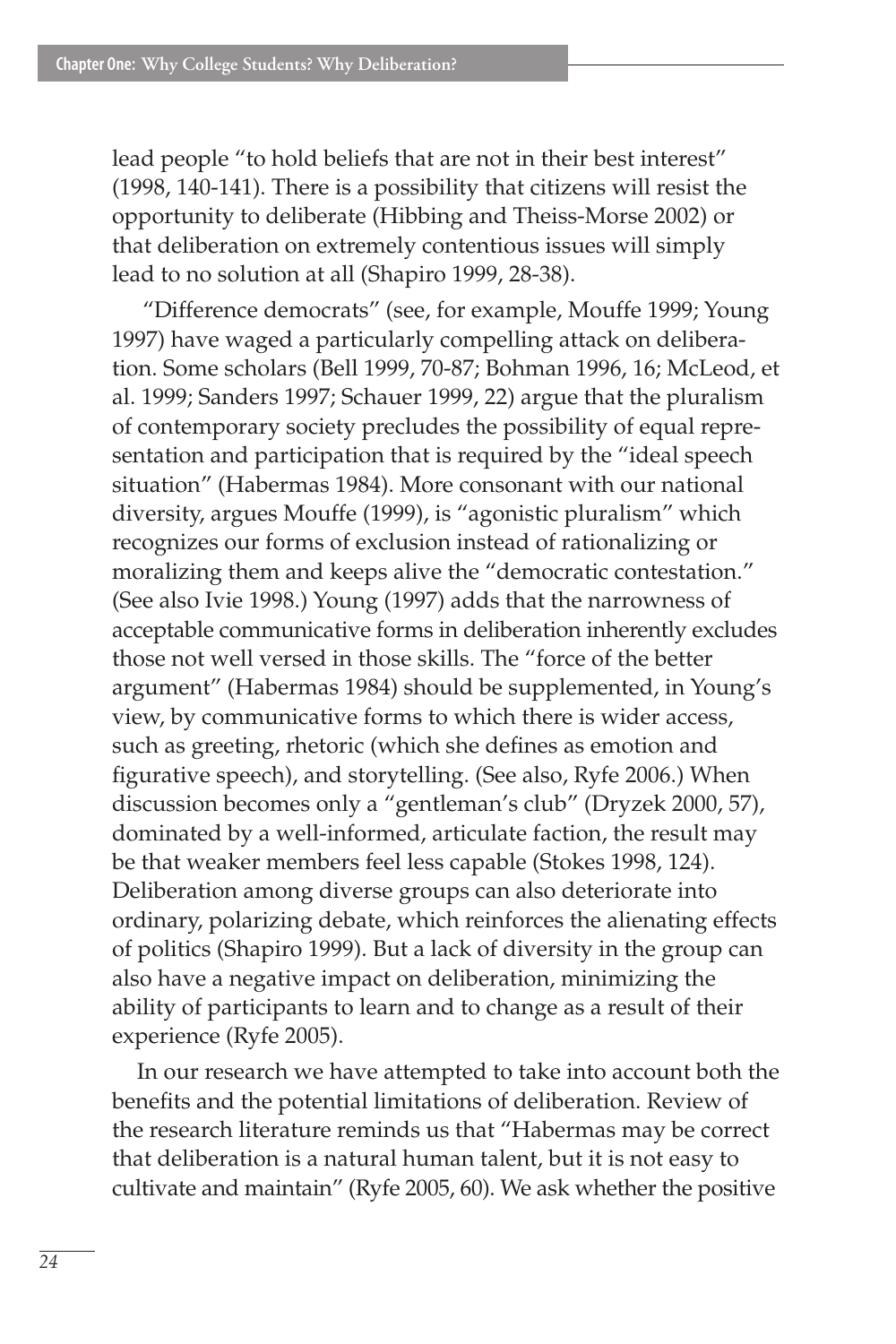transformative effects of learning to deliberate can be achieved through the teaching and training of young people in higher education. But we also ask how we can be aware of the potential problems of deliberation and how they might be ameliorated in that process. We acknowledge that much of the discussion of the proposed benefits and dangers of deliberation is untested and speculative. Our goal in this project is to contribute to the relatively new but growing efforts to test these various propositions through empirical research (Delli Carpini, Cook, and Jacob 2004; Ryfe 2005).

The concept of deliberation, as a method of increasing student civic engagement has gained standing. With regard to higher education, deliberation has been considered as a classroom tool (Campbell 2005; Doble, Peng, Frank, and Salim 1999; Ervin 1997), a method of campuswide communication (Mallory and Thomas 2003; Schoem and Hurtado 2002), and a means of promoting interaction with communities (Brisbin and Hunter 2003; Murphy 2004). In *Democratic Education*, Amy Gutmann (1987, 173) argues that "learning how to think carefully about political problems, to articulate one's views and defend them is a form of education for which universities are well suited."

As a classroom tool, deliberation provides a means of exposing students to important civic knowledge, skills, and experiences needed for citizenship. It teaches them "to critically examine evidence, to be able to see the world through multiple viewpoints to step into other shoes; to make connections and see patterns" (Howell 2002, 117). Attempts to promote deliberative methods campuswide should be developed to include more than "sporadic public panel discussion and lectures, departmental meetings, or professional seminars," which typically represent the dialogue that occurs on college campuses (Mallory and Thomas 2003, 11), and should instead seek ways to involve students in wider governance processes when possible (Carey 2000; McMillan 2004; Morse 1993). Deliberative dialogue is a beneficial tool for linking students with communities outside of college campuses as well. Practicing public deliberation in communities could produce deliberative habits, develop necessary skills, and build political knowledge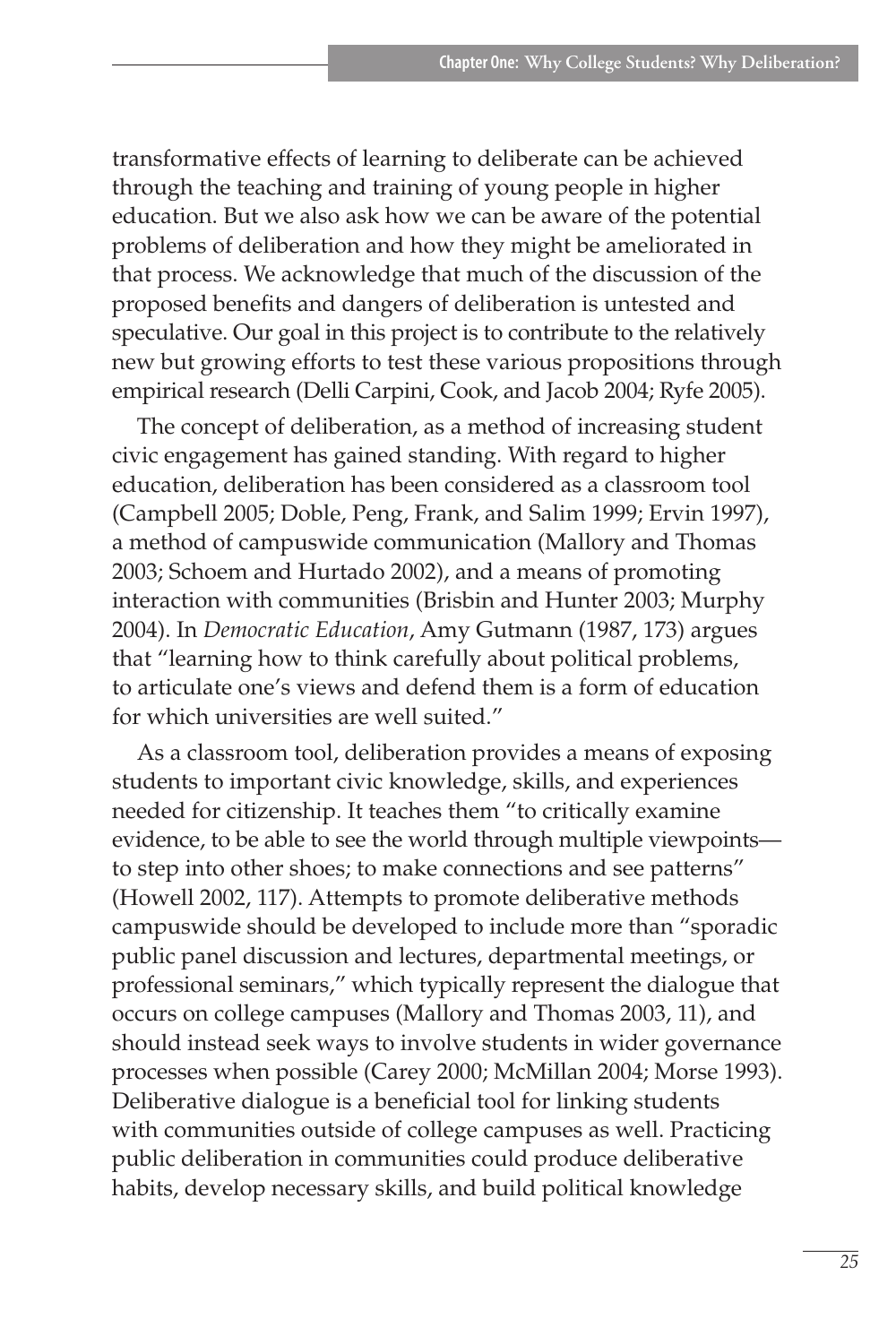(Burkhalter, Gastil, and Kelshaw 2002; Gastil and Dillard 1999a). Efforts to improve campus-community partnerships involve "more informed conversation between college and universities and collective organizations in the state or region surrounding the campus" (Brisbin and Hunter 2003, 485; Thomas 2000).

John J. Patrick (2000) identifies the key components of effective civic education that colleges and universities should consider in developing programs of this sort. These include the acquisition of *knowledge* of concepts, principles, and history of democracy and the role of citizens; the development of *cognitive skills* of identifying, describing, analyzing, explaining, evaluating, and thinking critically and constructively about what this substantive knowledge means for the way democracy works and our role in it; the development of *participatory skills*, such as interacting with others, monitoring public events, deliberating about public policy and influencing policy decisions; and finally, the encouragement of *dispositions of citizenship,* which include the promotion of the general welfare, recognition of the common humanity of each person, respecting and protecting rights, taking responsibility for one's participation, and supporting democratic principles and practices.

In this book, we consider the ways teaching college students the process of deliberation might contribute to their interest in, and the quality of, their participation in civic life. We have framed our study using the educational components identified by Patrick and the notion of *context*—the settings where deliberation might be used and the strengths and limitations of each venue for teaching students the democratic skill of deliberative talk. (See Huckfeldt 1979; Huckfeldt, Beck, Dalton, and Levine 1995; McLeod, et al. 1999 for discussions of the importance of context in assessing deliberation.)

#### **The Research Design**

In 2001, we began a longitudinal research project, which examined the experiences of a group of students as they made their way through four years of education at our private, liberal arts college in North Carolina. We were interested in exploring several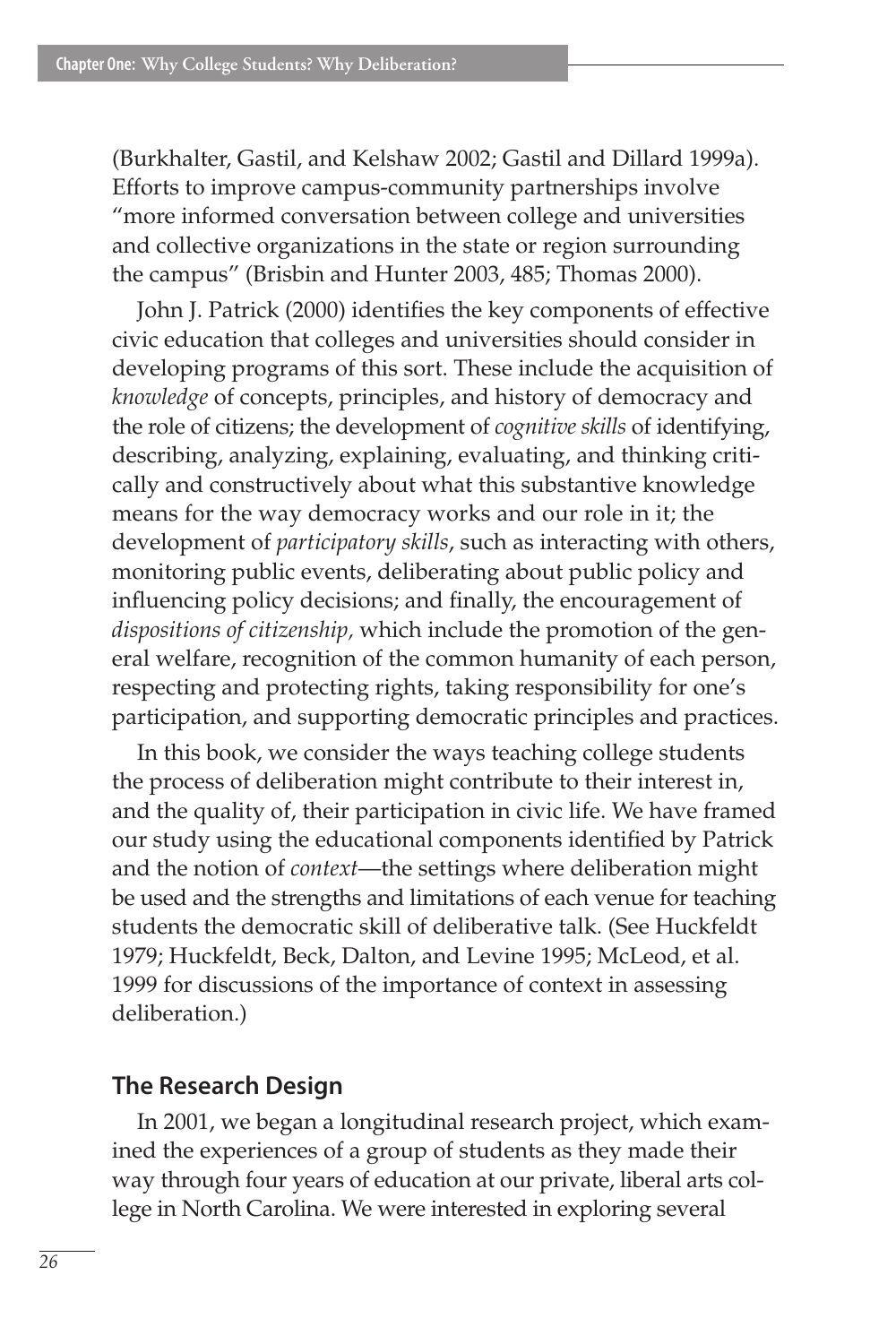interrelated questions that probe the role of higher education in civic education. We sought to understand:

- how the college experience itself shapes students' attitudes and behavior with regard to civic engagement. What is happening during this time that either encourages or discourages them to become involved in politics and in their communities?
- whether students who learned how to deliberate about public issues developed different sensibilities about their roles as democratic citizens than their peers who had not had this experience.
- the effects of context on the deliberative experience. Did it make a difference whether students deliberated with each other in the classroom, with their peers on campus, or with diverse citizens in the community?

We pursued these questions by gathering data from several sets of students. The first was a group of 30 students who were recruited from the entering class in the fall of 2001 to participate in the Democracy Fellows program. These students were enrolled in a first-year seminar entitled "Deliberative Democracy" and participated in various activities that provided them the opportunity to experiment with democratic decision making during their four-year careers. Later in this chapter, we will describe these fellows and their selection in more detail. During the first semester, we conducted entry interviews with all the fellows to establish a baseline of their political views. In subsequent years, they were interviewed in focus groups about their ongoing experiences with deliberation and campus life and were given a brief participation survey to gauge their political activities. In the senior year, we conducted exit interviews with them. All of these sessions were audiotaped and transcribed.

The second group of 30 students was randomly selected from a list of the entering class that *excluded* the 30 Democracy Fellows. We called this comparison group the "class cohort" (of the 30 invited, only 25 participated initially), and they were invited to participate in focus groups each year. While the original cohort served as the core group throughout the study, their numbers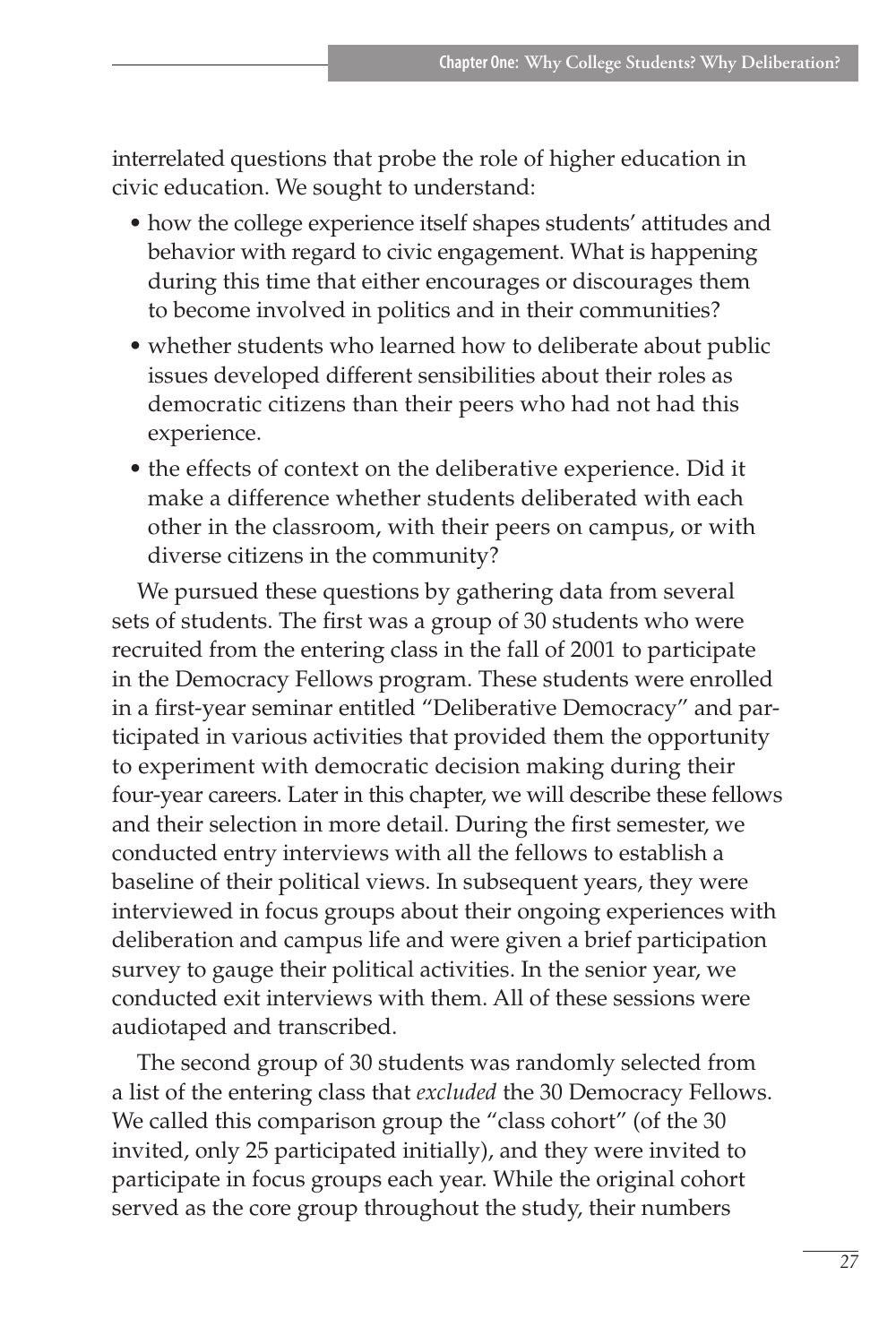were supplemented, when necessary, to maintain a critical mass of non-fellow respondents from the class of 2001. In the first year, these students were asked the same questions that had been asked of the Democracy Fellows in the individual interviews. In subsequent years, we asked both the Democracy Fellows and the class cohort some of the same questions. In addition, we queried the Democracy Fellows about their experiences with deliberative activities, something the class cohort had not experienced. These interviews were audiotaped and transcribed.

During the second year of the study, we talked with a third group of students as well. These students were neither in the Democracy Fellows program nor part of the class cohort. They were students from all classes who participated in a campus deliberation planned and hosted by the Democracy Fellows in October of 2002. Again 30 students were invited and 25 attended focus groups where we asked them the same questions we asked the Democracy Fellows about their deliberative experience and administered the same participation survey that the fellows and cohort took.

When designing a research project, social scientists are always faced with challenging choices about what kind of data to gather and what methods to use in gathering and analyzing them. No approach is perfect and each choice both illuminates and obscures. Our decision to work with a small group of students on a single campus allowed us to go into considerable depth through interviews and focus groups and gave us a substantial amount of data in the authentic voices of the students. We recognize, of course, that in order to get that depth and specificity, we sacrificed breadth and sample size, which might have allowed us to make broader generalizations about college students. As a partial correction of this deficiency we used survey data that we gathered by adding questions to the Wake Forest campus surveys given to all entering freshmen and a sample of exiting seniors who served as subjects of the national HERI study of college students' attitudes. These data provide some insight into how our two sample groups compare to their Wake Forest peers.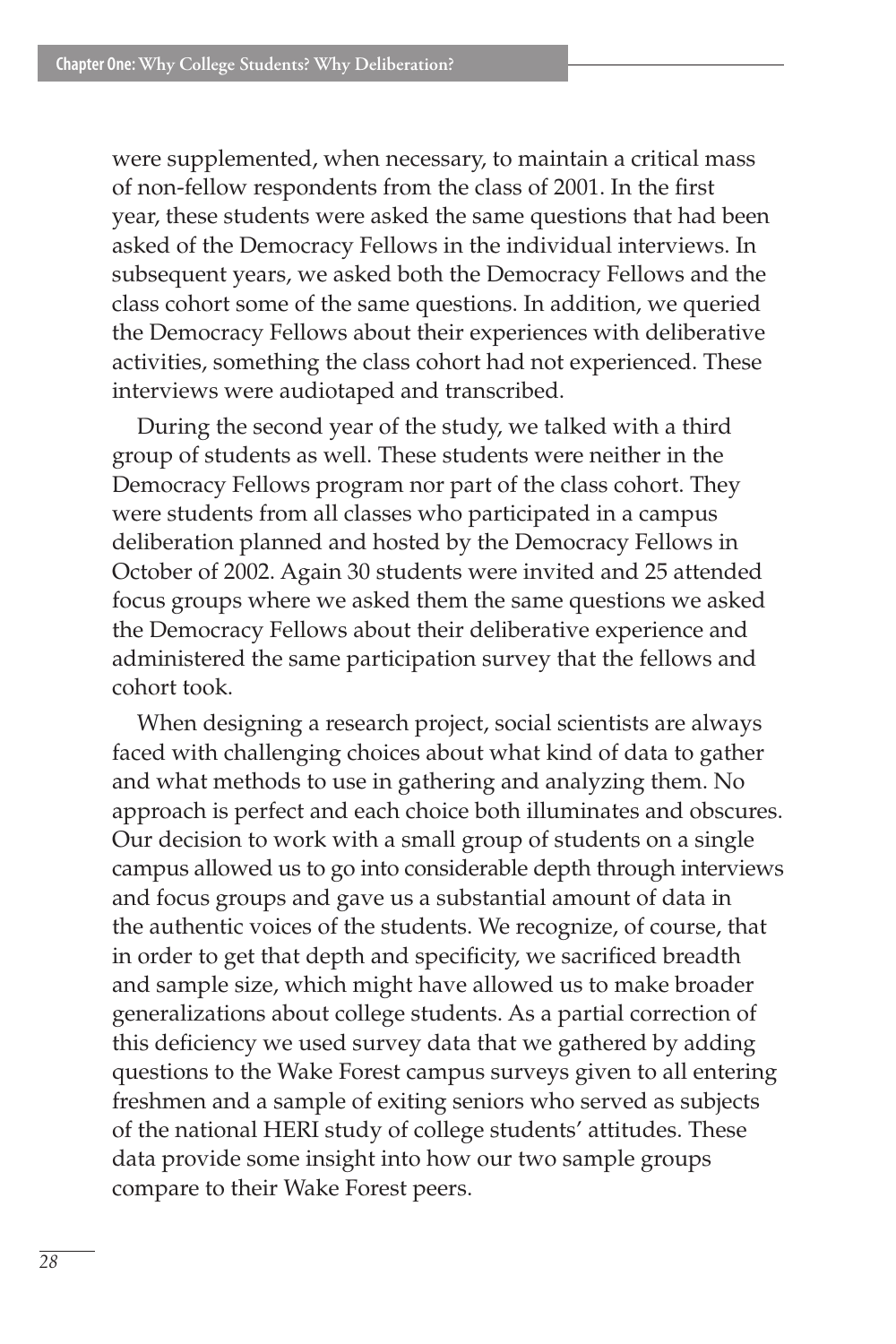#### **The Setting**

Wake Forest University is a private liberal arts college located in Winston-Salem, North Carolina. It was founded by the Baptist State Convention in 1854 and it maintained that relationship until 1986, when the Board of Trustees voted to become autonomous. In addition to the College of Arts and Sciences, the university includes an undergraduate business college, a law school, a graduate school of business, a divinity school, a graduate school of arts and sciences, and a medical school located on another campus in the city. In the spring of 2002, when the Democracy Fellows entered, there were 4,045 undergraduates on campus and the majority of first-year students were in the top 10 percent of their graduating classes in high school. The student body was predominantly white, with a minority student population of 12.2 percent. Although the campus is experiencing increasing diversity, the critical mass of the student population is affluent and leans toward political conservatism.

In contrast to its sleepy, small-town beginnings in eastern North Carolina, Wake Forest today is well known as one of the "small Ivies," consistently making a strong showing in the annual *US News and World Report* college rankings. Guided by its motto "*Pro Humanitate*," the school has a storied history of weighing in on social and political battles, such as the evolution controversy, and has turned back several challenges to its strong stance on academic freedom. Wake Forest took a giant, but controversial, step in the leadership of higher education in 1995 when it struck a deal with technology giant, IBM, to become one of the first completely wired campuses in the country.

Wake Forest has not been exempt from the national concern over student public-mindedness, which we chronicled above. There have been varied efforts to respond to that concern, including the university's participation in the Kettering Foundation's Public Leadership Education Project, the strengthening and expansion of the Volunteer Service Corps (VSC), collaboration between the VSC and the Teaching and Learning Center to promote service learning across the curriculum, and recently, some preliminary efforts to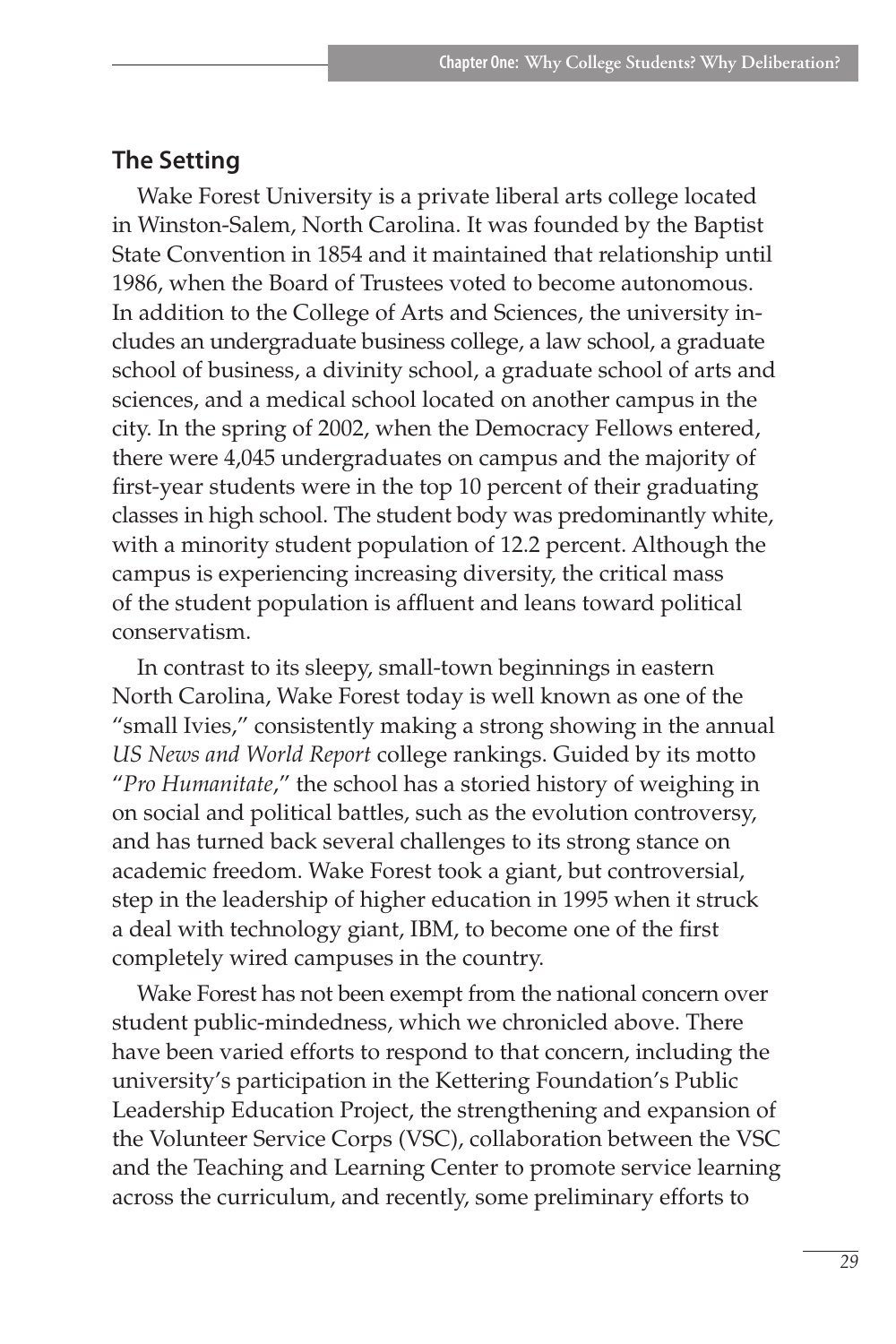encourage more public deliberation in addressing campus-life issues. Therefore for the purposes of this study, it is important to note that given its culture and history and anchored by its motto "*Pro Humanitate*," Wake Forest *should* be a campus amenable to the process of deliberation. Other campuses would undoubtedly face different, perhaps more formidable, challenges. It is our hope that schools of different sizes, populations, and even educational philosophies will benefit from our experiment and, in particular, will test and refine our methods to ensure a more successful deliberative future for higher education.

#### **Who Were the Democracy Fellows?**

Without betraying the confidentiality that the students were promised and the Institutional Review Board requires, we would like the reader to know as much as possible about the Democracy Fellows. First, the Admissions Office provided us with a demographic breakdown of the entering class of 2001 so that, in selecting the fellows, we could seek a relatively representative sample of entering students, at least in some categories. Over the summer of 2001, we contacted each first-year student with information about the Democracy Fellows program and suggested the possibility that he or she might opt to apply for the program and thereby choose Deliberative Democracy as the first-year seminar. In addition to asking for demographic information used to align the applicants with the larger class profile, we asked applicants to list their most significant high-school activities, to reflect on the requirements of citizenship, to describe their memorable experiences in working with a group, and to tell us what they expected to contribute to the Democracy Fellows group they were proposing to join.

We received 60 applications for the 30 available slots, a number fixed by the fact that we could only offer two sections of the firstyear seminar and these courses were limited to 15 students per section. After each researcher carefully read each application, we sorted them according to the parameters of the class with regard to gender, minority status, and geographical diversity. Then we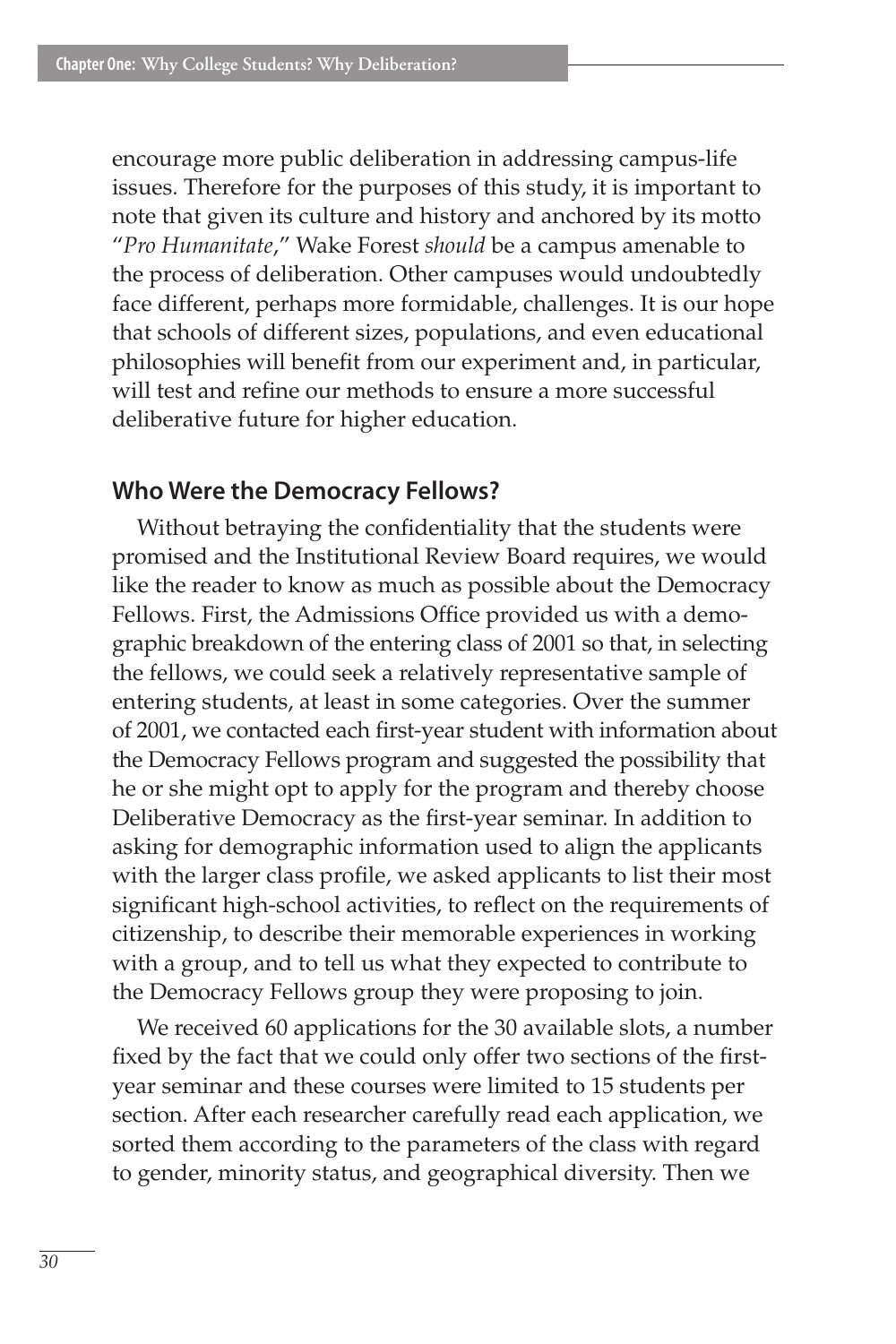considered the additional information the applicants had given us. The selection of the final 30 was ultimately determined by insightfulness of the application, varied high-school activities, unique perspectives, openness to learning a new perspective, and a balanced mixture of liberal and conservative viewpoints. Despite the fact that in the overall group there appeared to be a bias that politics matters, several of the students admitted to not having acted on that presumption. In fact, we intentionally took some students whose high-school activities and self-professed assessment reflected little or no political zeal and, in a number of cases, we eliminated from the pool some students who had been extremely active politically.

In the group of 30 Democracy Fellows chosen, there were 15 males and 15 females, with 8 minority students. Slightly more than half (18) were from the Southeast, with 6 of them from North Carolina. There were six students from the Mid-Atlantic states, three from the Midwest, two from New England, and one from Texas. Thus, in terms of demographics, the group mirrored fairly well the overall make-up of the entering class.

While all of the applicants professed some level of interest in politics and citizen engagement, there was variation in the degree to which their "most significant" high-school activities reflected that interest. Still many of the students' reports contained activities that were tacit, if not explicit, examples of citizenship:

- 11 students listed student-government activities; about half had held an office
- 13 listed community-service projects of one sort or another
- 6 listed active participation on debate teams
- 6 others listed an assortment of activities that have political content of some sort: model UN, political science club, youth membership on the city council, a city-sponsored multicultural leadership program, and a national office in the Future Business Leaders of America

Philosophically, the students who were selected seemed relatively similar in answering what they thought citizenship requires: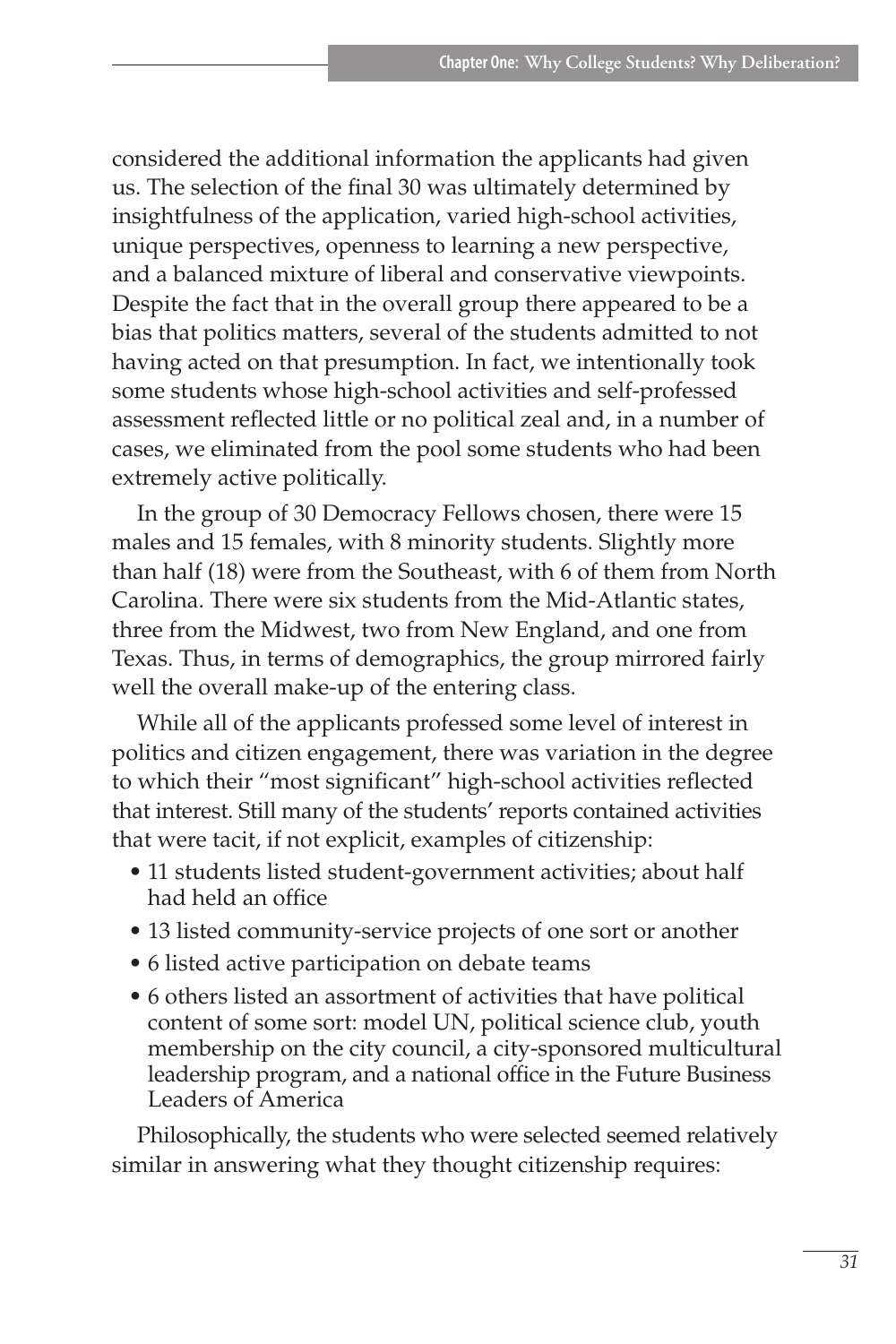paying attention to public affairs and voting, themes which might be encapsulated in a sense of responsibility, which many referenced. Beyond those commonalities, however, were some interesting variations, which we sought to capture in the selection process—for example, the differences between "passive" and "active" citizenship; individualism versus community; and the role and functions of voice. Most students clearly felt that they would contribute to the group with life experiences, leadership skills, and public speaking and debating experiences (several told us that they liked to "argue" about politics). Not surprisingly few, if any, seemed to think of public talk in deliberative ways.

#### **Summary of Findings**

What we found, in brief, was that when they left Wake Forest after four years, the Democracy Fellows were more interested and engaged politically than a comparison group in these specific ways: they were more involved in traditional political venues, more expressive of the responsibilities of citizenship, more analytical and critical of political processes, more efficacious in their political attitudes and language, more communal in political language and outlook, and more imaginative in recognizing possibilities for deliberation and its broader application. Furthermore, we learned that even limited exposure to deliberation, less frequent and less formal, also delivers at least trace amounts of those same benefits that were prominent among the Democracy Fellows.

The exit data gathered annually from the senior class by the Higher Education Research Institute and the WFU Office of Institutional Research offers another interesting finding: because this survey allowed us to contrast the Democracy Fellows, the class cohort, and the senior class as a whole, we were able to discern the relative impact of deliberative exposure. As we will describe more specifically in Chapter Six, the Democracy Fellows separated themselves from both the cohort and the class-at-large on two important measures: their perceptions of voice and their belief that their college education, which had featured intensive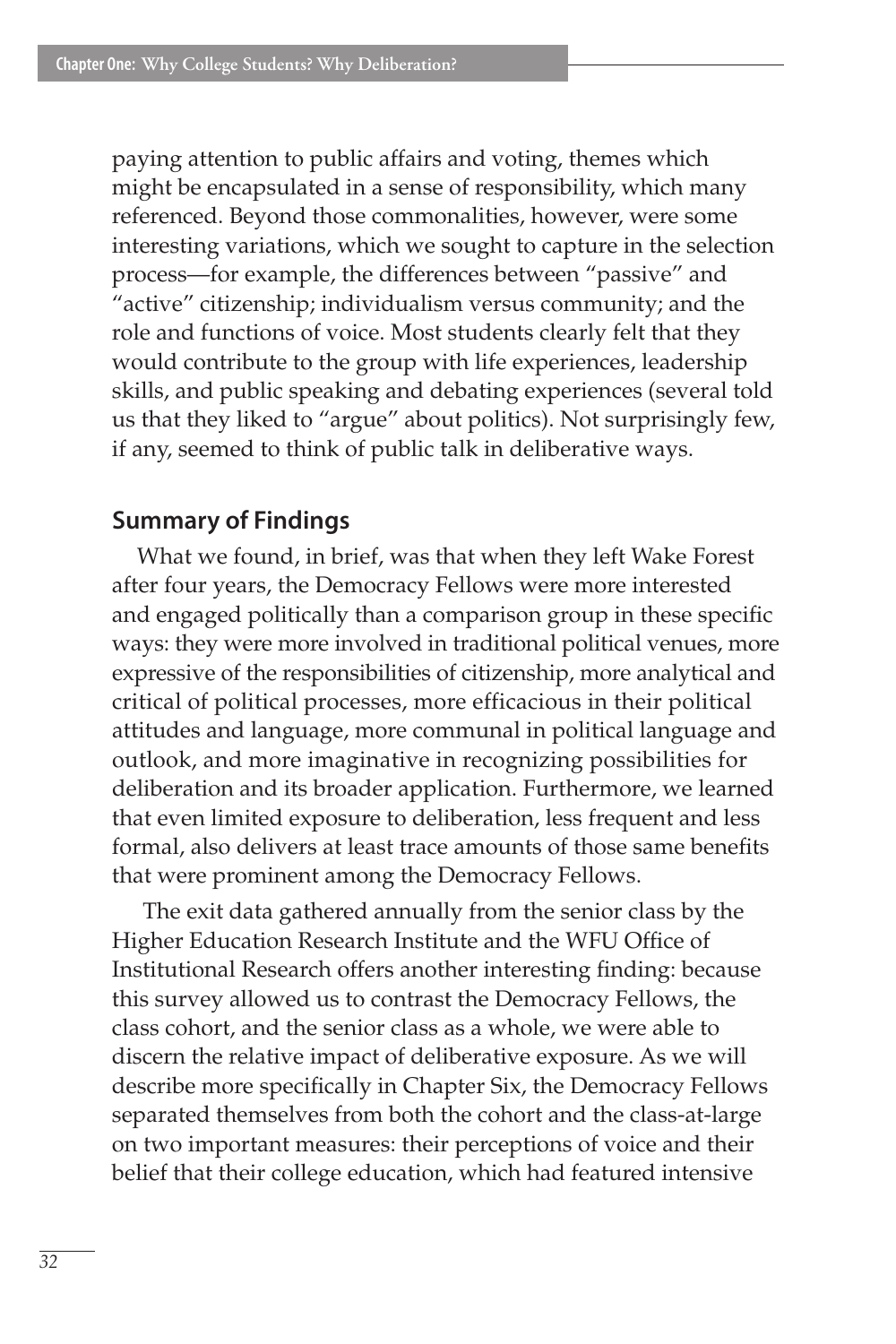deliberative training, had prepared them for active citizenship. However, the students in the cohort with their limited focus group exposure, were more positive on these measures than the class-at-large, reinforcing the qualitative data on the benefits of *any* deliberative experience. Finally, we found that the contexts available to colleges—the classroom, the campus, and the larger community—do make a difference in students' learning and that each offers both benefits and limitations in teaching students to become active citizens.

#### **The Plan of the Book**

We will explicate the findings previewed above first by examining the entering expectations of the Democracy Fellows and their first-year class cohort. What experiences that shaped their views about politics and their expectations about the college experience did they bring to campus? We explore the phenomenon we call "citizenship deferred"—a notion we found within both groups that politics and citizenship are not something they can and should do now, but instead something they'll get to, maybe, sometime later in their lives. (See also, Campus Compact 2002; Loeb 1994.)

The next three chapters explore the impact of the three deliberative interventions that the Democracy Fellows experienced during their first three years: a first-year seminar, in which they learned and practiced deliberative skills; a campus deliberation, which they planned and executed during their sophomore year; and a community deliberation, which they organized in Winston-Salem during their junior year. In each we consider what we learned about that particular context for deliberation in terms of its benefits and/or drawbacks for developing democratic sensibilities in the students. In Chapter Six, we discuss the senior-year data, comparing the Democracy Fellows to their senior cohort. After four years, which experiences seem most powerful? Which aspects of the college experience have been most significant for both groups? As they enter the working world, will they continue to defer their citizenship or will they embrace it?